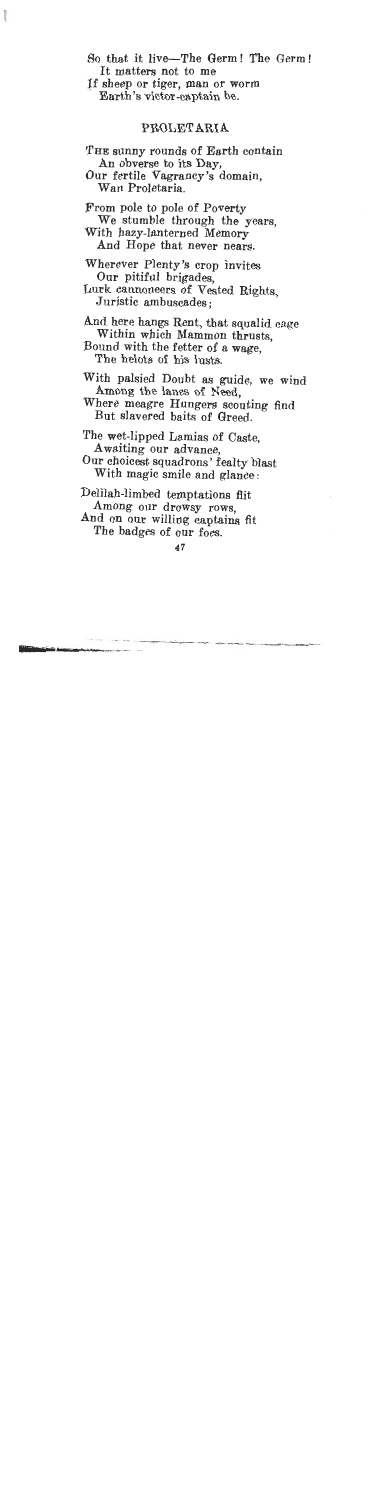What wonder sometimes if in stealth Our starker outposts wait, And in the prowling eyes of Wealth Dash vitriol of Hate.

Or if our Samsons, ere too late, Their treasons should make good By whelming in the temple's fate Their viper owners' brood!

Onr polyandrous dam has borne To Satan and to God The hordes of Night, the clans of Morn, That through our valleys plod.

Ah, motherhood of misery For Christ-child as for peat! The greater her fertility The drier grows her breast !

Too many linger on the track; A few outstrip the time: Some, God has tatooed yellow, black, And some disguised with crime.

Art's living archives here abound, Carraras of Despair, And those weird masks of Sight and Sound The Tragic Muses wear.

Tho' blind and dull, 'tis we supply The Painter's dazzling dreams; The rolling flood of Poetry From our dumb chaos streams.

Nay, when your world is over-tired, And Genius comatose, Our race, by Nemesis inspired, Old Order overthrows :

With earthquake-life we thrill your land, Refill the cruse of Art, Revitalize spent Wisdom, and-Resume our weary part.

The palace of successful Guilt Is mortared with our shame; On hecatombs of Us are built The soaring towers of Fame.

 $\mathcal{L}$ 

We are the gnomea of Titan works Whose throbbings never cease ; Our unregarded signet lurks On every masterpiece.

The floating isles, that shuttling tie All peoples into one By adept steersmen's sorcery Of magnet, steam, and sun;

Religion 's dolmens, Sphinxes, spires, Her Biblic armouries; The helot lightning of the wires That mesh your lands and **seas;** 

The viaducts 'tween Near and Far, Whereon, o'er range and mead, Bacchantic Trade's triumphant car And iron tigers speed;

The modern steely crops that rise Where technic Jasons **sow-**All these but feebly symbolize The largesse we bestow.

And our reward? In this wan land, In clientage of Greed. Despised, polluted, maimed and banned, To wander and-to breed.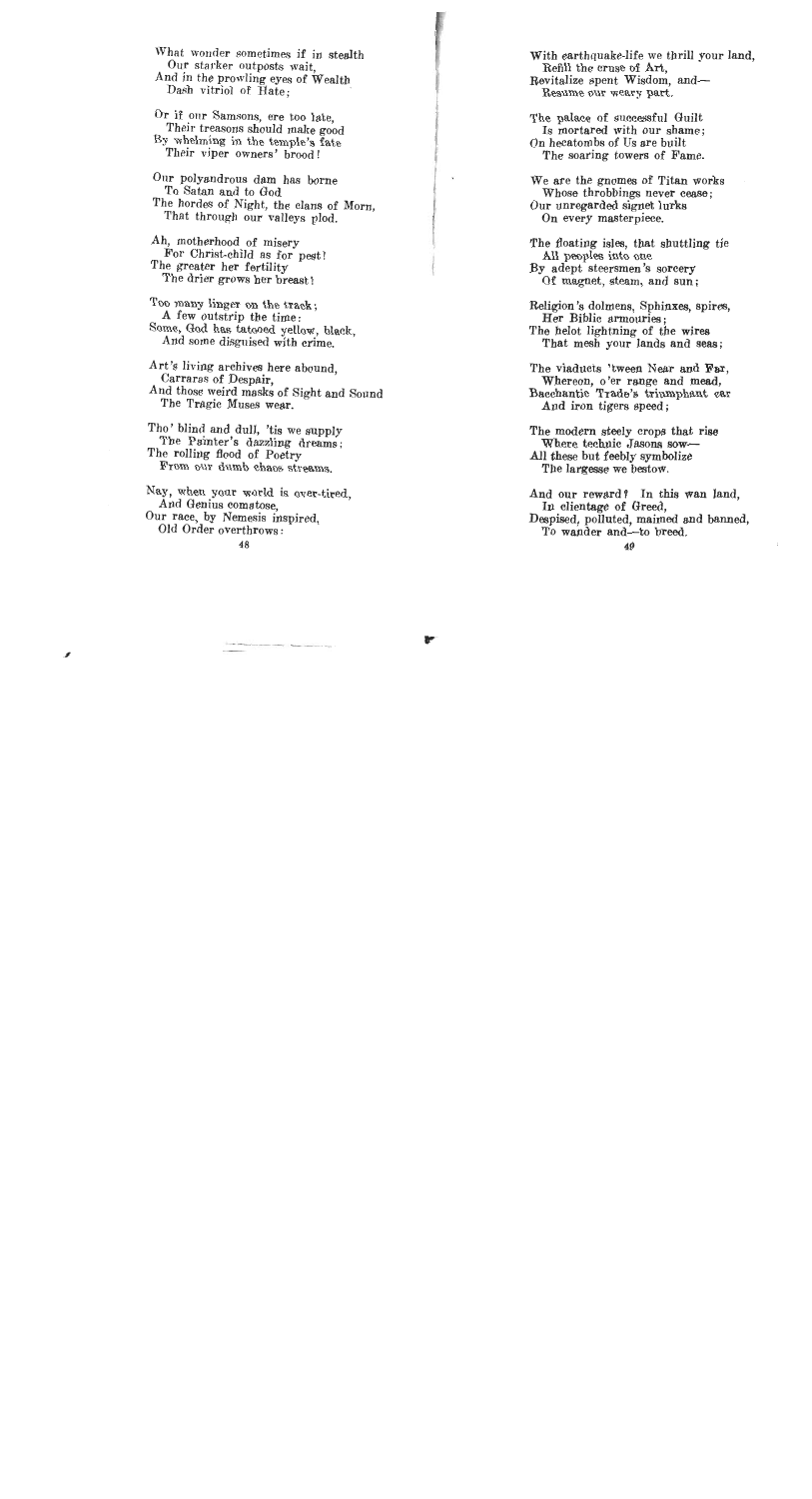**T** much prefer, and so do you, nuch prefer, and so do you,<br>To scorn and nags and chains, The pretty moths that flutter to The pretty moths that flutter to<br>The tailored man of brains.

Shall I denounce as traitor to The people he would sell, The people he would sell,<br>The morning rumour-vendor who e morning rumour-vend<br>Pays Judases so well?

The soul may have its higher needs (As if you pay, I'll show),  $(B_{\text{tot}})$  he who with the mob succeeds  $\mathbf{M}_{\text{total}}$  with the moons.

Successful Vice and Force and Fraud ccessiul vice and Force and<br>New orleans their goals Uan only reach their goals<br>When such are what the crowds applaud, den such are what the cro<br>And covet in their souls.

So I provide the lust that leads I provide the lust that lead The rich rogue's praise, and war's **red** deedse rich rogue s praise, and war<br>Because they're in demand.

Tho' dreamers warn of moral death o dreamers warn of mora.<br>And regard Envy brazz And ragged Envy brays,<br>Rhe Moment is my Muse's breeth, e wioment is my wiuse's brea<br>Ble Memori lie that pays.

I'd rather lure one pouting maid rather lure one pouting<br>Le dalliance with a trill To daillance with a trill<br>Than with an epic for my blade an with an epic for my black<br>bill. Fluture's tyrants kill.

Why should your starveling's whine dismay, y should your starveling s wh Your sweater's wreck annoy, en all one's well-tille Be dedicate to joy?<br>52

You say my race I'm dragging down! vu say my race I'm dragging down Ha! With such nymphs a-knee. With gold and wine and glory's gown,<br>What is my race to me?  $\frac{1}{2}$  what is my race to me?

is but a glamoured dawn you s The daylight's here and now. Its flush is on my lady's cheek,<br>Its whiteness on her brow. And **as** for query notes of doom-

id as for query notes of doom If doom is near: why, drink With me unto its Sibyl, Gloom,<br>And to its Sirens wink.

THE City crowds our motley broods, And plants its citadel Upon the delta where the floods<br>Of evil plunge to Hell.  $\sigma$  on pange to from.

rough fogs retributive, that stea From ooze of stagnant wrongs. The towers satanically gleam<br>Defiance at our throngs. It charges the car of the caps.

nucleates the land's Dece Its slums our Lost decov: It is the bawdy-house where meet Lewd Wealth and venal Joy.

Grim wards are here, where Timour Trade His human cairns uprears; There, silent Towers, where girls betrayed Unseen rot through their years.

The City curbs the wrath that bays Rebellious in our souls, By soothing fumes, and pageant days. And sweet Circean bowls.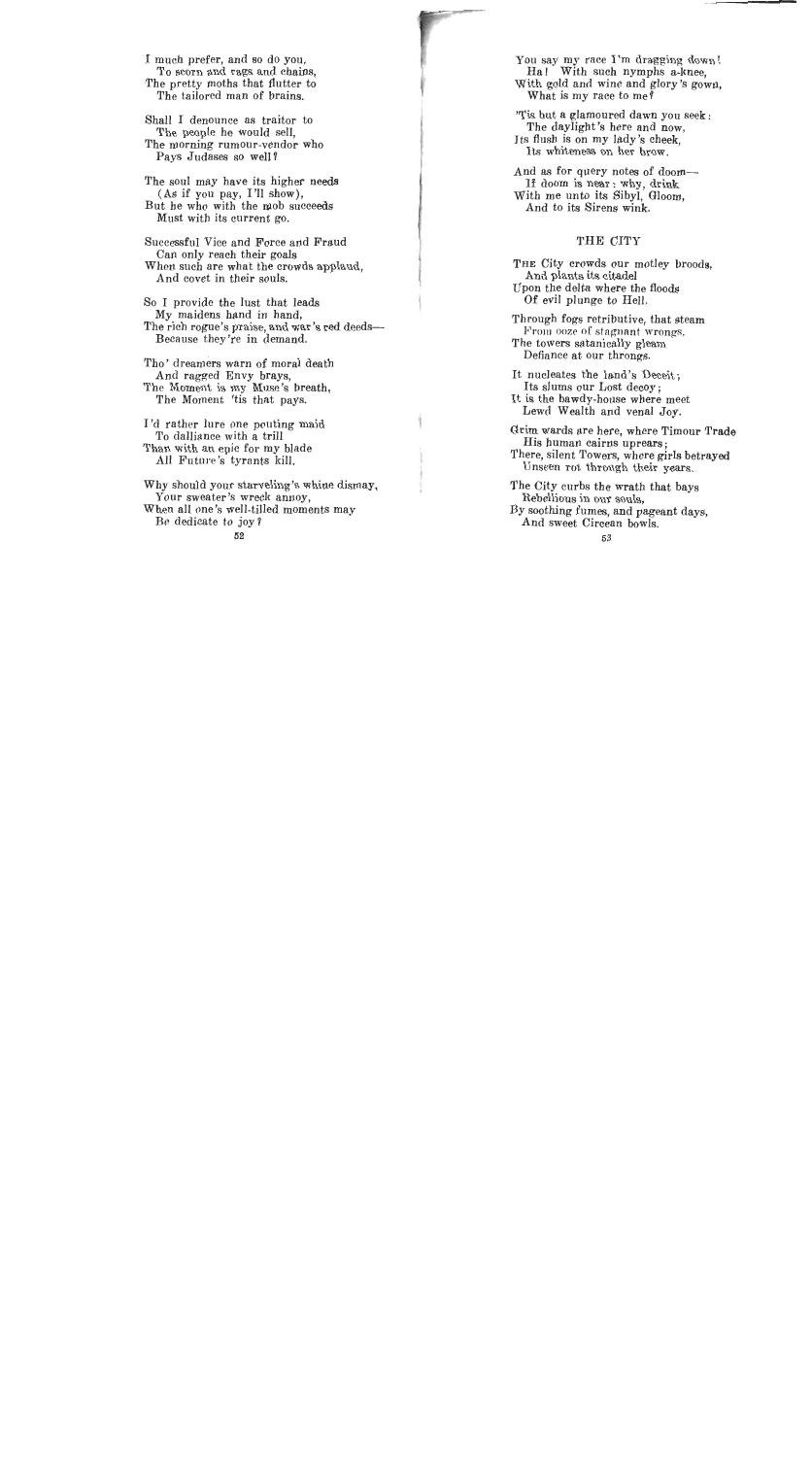With Saturnalia of the Serf Our discontent it cures; Its Fraud, to dalliance of the Turf, Hysteric Folly lures.

The Babylonian Venus sways In every city park; Her idiot niece, Abortion, plays Beside her in the dark.

Here, Office fawns fidelity When stroked by gilded hands; In bramble of chicanery Belated Justice stands.

Glib Sophistry our mobs deludes, As showman does his beast, By serving up their whims as foods From wholesome Wisdom's feast:

From craze to crime they bleating rage, Pursue what least is wise, And, stoning the unselfish sage, Impostors canonize.

At times in free-lance echelons, Or called, at times, "The State", Ubiquitous its myrmidons Our foison desolate.

Exactions on its counters perch ; Our marts Commission raids; Sleek Simony, behind the Church, Prepares his ambuscades.

Dame Rumour, organized, the Press, Spirts slander-for a fee: Or, masked in Public Welfare's dress, She gags or dirks the Free.

Qreat spider intellects here lurk In bank and in exchange; And through the feebler folds of Work Hyeena sweaters range.

Debt's gargoyles 'neath each eave grimace; Debt's mildews sour the soil: At all there grins a Shylock face : Round all, Debt's suckers coil.

Here Thrift, with Art obscene endowed, A sterile haven finds Where Malthus-Onan's whey-faced crowd Slink from the genial winds.

The Dead's miasma o'er us creeps; Their mandates dull our brains; Inheritance, their steward, keeps The tithes of our demesnes.

Phylacteried ascetics brood On their precedence here; There, Science tampers with our food, Or taints our atmosphere;

And Art spurns Poverty, her spouse, To be the courtesan Of ogre of the counting-house Or ribboned Caliban ;

And o'er that hovel-burdened waste Where Indigence is pent, The Huns of Property have raced On withering hoofs of Rent.

Yet not all black our horoscope, For, urged by Guardian Fates, On hoyden Disobedience, Hope Rebellions procreates ;